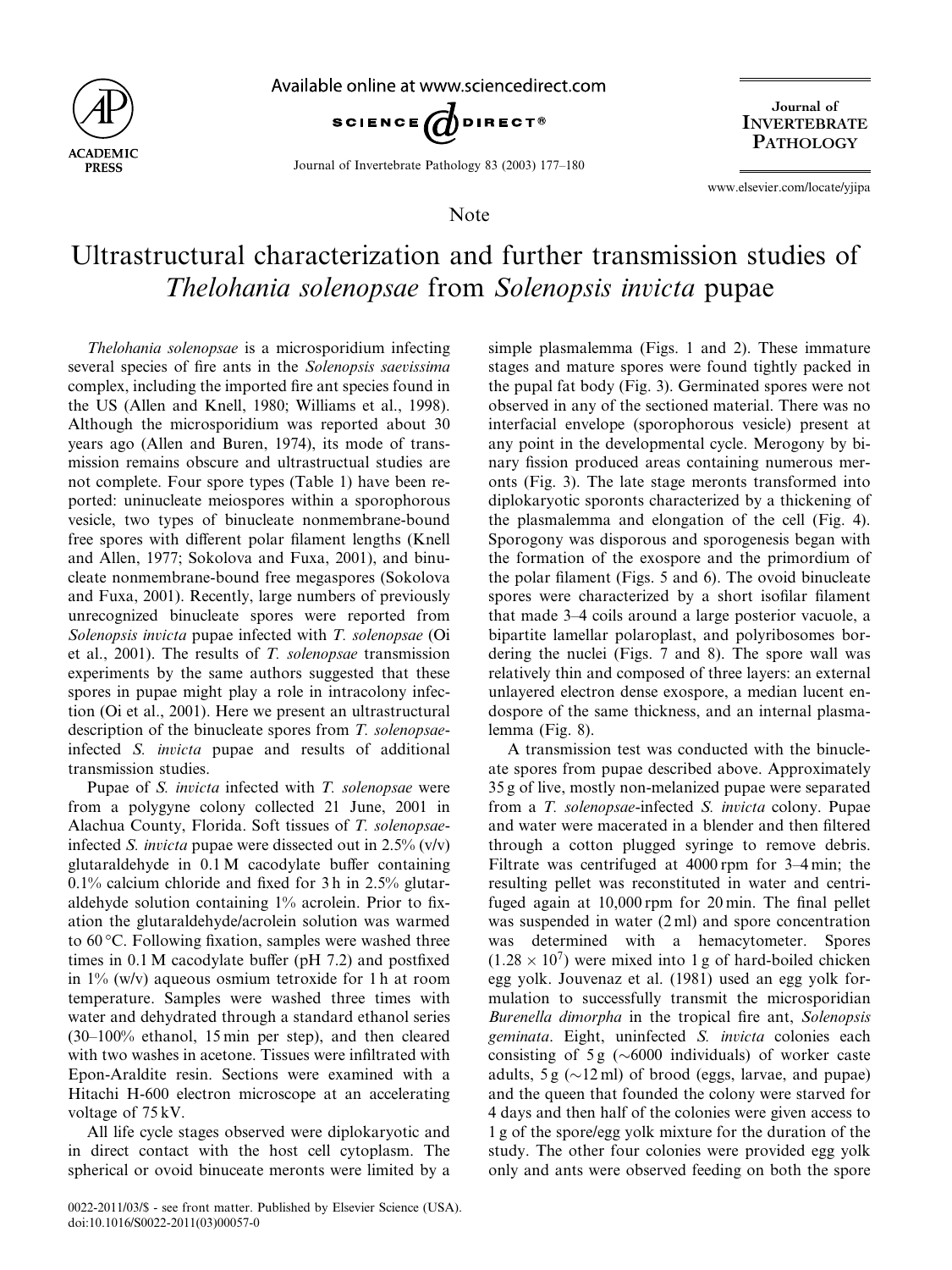| ٠ | I<br>٧ |
|---|--------|
|   |        |

| Spore type                                       | Uninucleate<br>meiospores                                | Binucleate spores                                        | Binucleate<br>spores                         | Binucleate spores                                        | Binucleate megaspores                                      |
|--------------------------------------------------|----------------------------------------------------------|----------------------------------------------------------|----------------------------------------------|----------------------------------------------------------|------------------------------------------------------------|
| Reference<br>Length $(\mu m)$<br>Width $(\mu m)$ | Knell and Allen (1977)<br>$3.32 + 0.48$<br>$1.95 + 0.20$ | Knell and Allen (1977)<br>$4.93 + 0.58$<br>$1.85 + 0.16$ | Present study<br>$4.5 + 0.1$<br>$2.3 + 0.05$ | Sokolova and Fuxa (2001)<br>$4.5 + 0.29$<br>$2.6 + 0.23$ | Sokolova and Fuxa (2001)<br>$7.2 \pm 0.51$<br>$3.8 + 0.26$ |
| Host stage(s)                                    | Pupae, adult workers,<br>alates, queens                  | Adult workers                                            | Pupae                                        | Brood, adults of all castes                              | Brood, adults of all castes                                |
| Host tissue<br>Coils of polar<br>filament        | Fat body, oocytes<br>$9 - 11$                            | Fat body<br>$9 - 11$                                     | Fat body<br>$3 - 4$                          | Oocytes, fat body<br>$17 - 19$                           | Oocytes, fat body<br>$20 - 22$                             |
| Sporophorous<br>vesicle                          | Present                                                  | Absent                                                   | Absent                                       | Absent                                                   | Absent                                                     |

Table 1 Comparative characteristics of five spore types of T. solenopsae

and control egg yolk formulations. After 5 days, a regular diet of frozen crickets and a sugar–water solution was provided to all colonies. No evidence of T. solenopsae infection was observed from any of the colonies based on wet mounts of adult workers sampled at 9, 14, and 19 weeks after initial access to spores, and giemsastained larval smears (Williams et al., 1999) sampled at 5, 9, 14, and 19 weeks (10 smears per sample). Queens died or larvae were not available in 1 treated and 2 control colonies, thus larval samples could only be obtained at 9 weeks from these colonies. Wet mounts of surviving queens were examined for infection when the study was terminated on week 20. Remaining treated  $(n = 3)$  and control  $(n = 2)$  colonies had average increases in brood of at least  $356\%$  ( $\pm 368$  SD) and  $546\%$  $(\pm 88$  SD), respectively, at 19 weeks. Adults also increased 1067% ( $\pm 601$  SD) and 1717% ( $\pm 684$  SD), respectively. A similar test was conducted using  $4.5 \times 10^7$ uninucleate meiospores, plus undetermined amounts of binucleate spores, that were isolated from adult workers using procedures described above. No evidence of infection was detected in either worker ants sampled 18 and 23 weeks after spore introductions, in larvae obtained on 4, 8, 16, 18, and 23 weeks, and queens on week 25. The treated ( $n = 4$ ) and control ( $n = 3$ ) colonies increased in brood 471% ( $\pm$ 48 SD) and 237% ( $\pm$ 285 SD), respectively, at 23 weeks. Similarly, workers increased 1903%  $(\pm 281$  SD) in the treated colonies and 1844%  $(\pm 918$  SD) in the controls.

This is the first ultrastructural description of T. solenopsae infections in S. invicta pupae. Knell and Allen (1977) reported vegetative stages in the pupae but did not provide descriptions of these stages.

Ultrastructurally the spores were morphologically distinct from the other spores previously reported from S. invicta (Knell and Allen, 1977; Moser et al., 2000; Oi et al., 2001; Sokolova and Fuxa, 2001). This was the only spore type we observed in S. *invicta* pupae. Absence of germinated spores, restriction of the infection to the fat body, and the abundance of vegetative stages suggested that T. solenopsae was actively replicating in the pupal fat body but did not disseminate to other tissues This is consistent with the data on the restriction of T. solenopsae infection to the fat body of adults (Knell and Allen, 1977; Sokolova and Fuxa, 2001). The presence of meiospores in adults (Knell and Allen, 1977; Moser et al., 2000; Oi et al., 2001; Sokolova and Fuxa, 2001) is most probably a result of meiosis of the diplokaryotic cells carried over from the infected pupae. Reports of binucleate megaspores developing alongside meiospores suggest that some diplokaryotic mother sporont cells might undergo a different sporulation pathway or could simply represent aberrant forms.

Thus, five morphologically distinct T. solenopsae spore types have now been reported from S. *invicta* (Table 1). The most common spore type is the relatively small uninucleate meiospores contained within a sporophorous vesicle and produced in adult workers, alates, and queens. Additionally, there are three types of larger free binucleate spores of approximately the same size that differ in the length of the polar filament as well as by tissue/life stage specificity/caste. Finally, there are large free binucleate megaspores with long polar filaments. The free spores from adult worker fat body reported by (Knell and Allen, 1977), had 9–11 polar filament coils. The spores described in the present study

 $\blacktriangleright$ 

Figs. 1–8. Developmental stages of *Thelohania solenopsae* in *Solenopsis invicta* pupae. (1) Ovoid meront with two nuclei (N). (2) Spherical meront. Note the spindle plaques (SP) on the nuclear envelope in preparation for division. (3) Meronts (M) and spores (S) in the fat body. (4) Sporont characterized by a thickened plasmalemma (PL) and cell elongation. Note the spindle plaque (SP) on the nuclear envelope in preparation for division. (5) Early sporoblast characterized by formation of the exospore (EX) and primordium of the polar filament (PF). (6) Elongate sporoblasts with anchoring disk (AD), polar filament (PF) making 3–4 coils next to a mature spore. (7) Mature binucleate spore with polar filament making 3–4 coils and a large collapsed posterior vacuole. (8) Anchoring disk (AD), the bipartite lamellar polaroplast (PP) and cell wall showing unlayered exospore (EX) and endospore (EN). Bar =  $1 \mu$ m.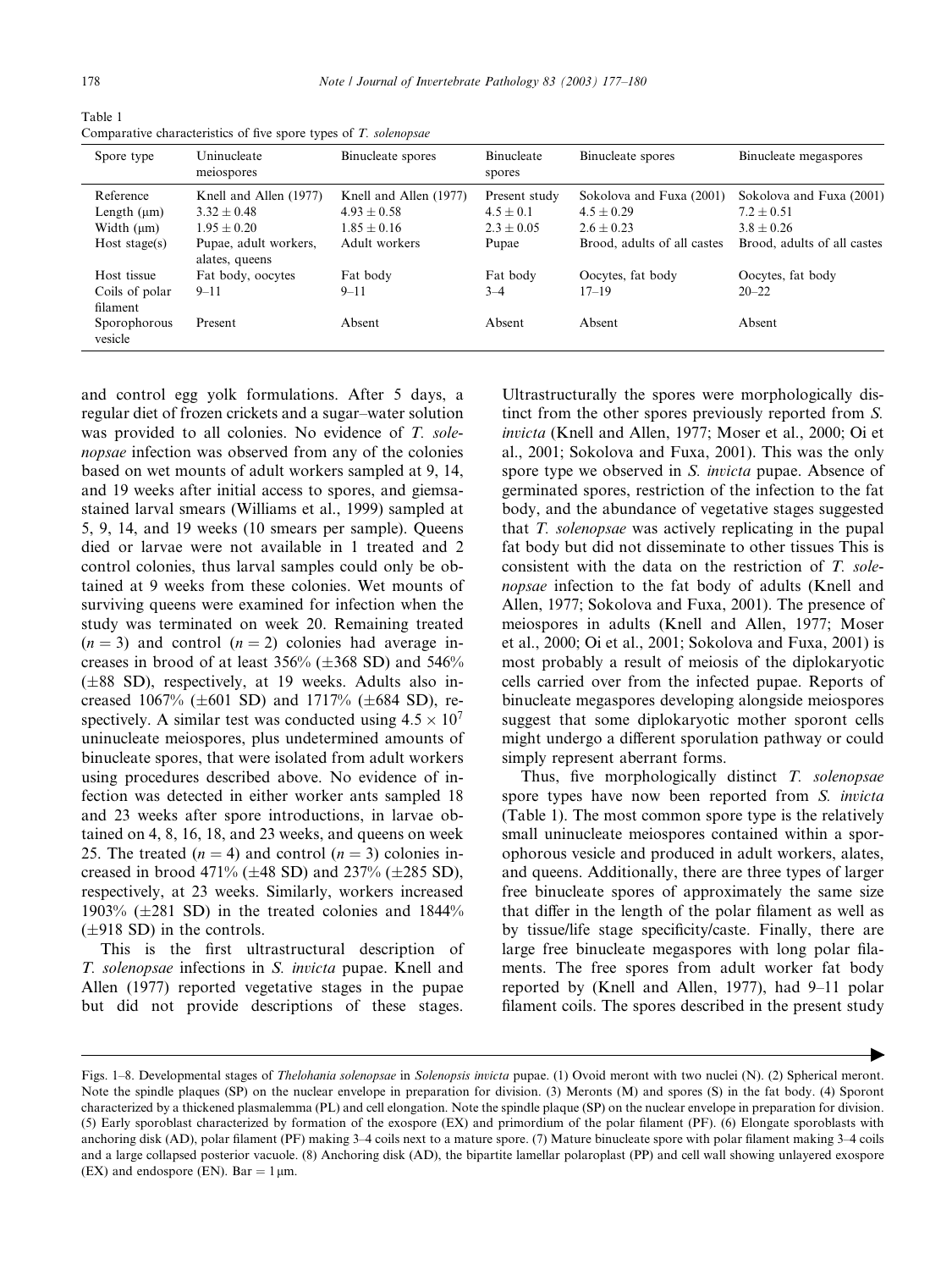